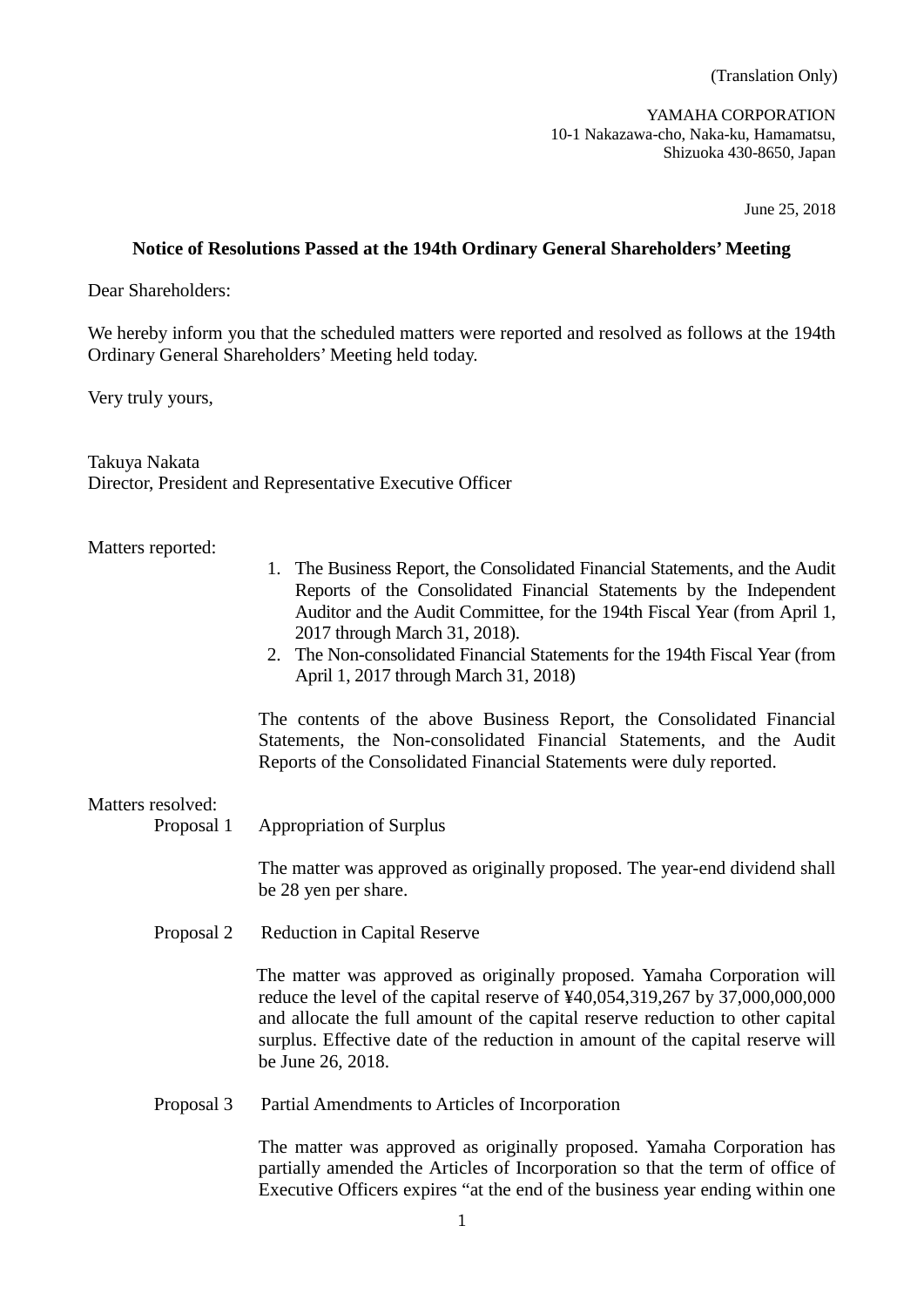(1) year from his/her election to office."

**Election of Nine Directors** Proposal 4

> The matter was approved as originally proposed. As Directors, eight nominees — Takuya Nakata, Satoshi Yamahata, Masahito Hosoi, Shigeru Nosaka, Masatoshi Ito, Junya Hakoda, Yoshimi Nakajima and Taku Fukui were reappointed, Yoshihiro Hidaka —was newly appointed. These nine nominees accepted the appointment.

At the Board of Directors meeting held immediately after the conclusion of the shareholders' meeting, the members of Nominating Committee, Audit Committee and Compensation Committee were elected and duly appointed. In addition, Executive Officers and the President, Representative Executive Officer were elected and duly appointed. The Directors, members of each Committees and Executive Officers are as follows.

| Directors                                   |                  |                          |                   |
|---------------------------------------------|------------------|--------------------------|-------------------|
| Director:                                   | Takuya Nakata    | <b>Outside Director:</b> | Junya Hakoda      |
| Director:                                   | Satoshi Yamahata | <b>Outside Director:</b> | Yoshimi Nakajima  |
| Director:                                   | Masahito Hosoi   | <b>Outside Director:</b> | Taku Fukui        |
| <b>Outside Director:</b>                    | Shigeru Nosaka   | <b>Outside Director:</b> | Yoshihiro Hidaka  |
| <b>Outside Director:</b>                    | Masatoshi Ito    |                          |                   |
| Nominating Committee                        |                  |                          |                   |
|                                             | Takuya Nakata    |                          | Masatoshi Ito     |
|                                             | Shigeru Nosaka   |                          | Yoshihiro Hidaka  |
|                                             |                  |                          |                   |
| <b>Audit Committee</b>                      |                  |                          |                   |
|                                             | Masahito Hosoi   |                          | Yoshimi Nakajima  |
|                                             | Junya Hakoda     |                          | Taku Fukui        |
| <b>Compensation Committee</b>               |                  |                          |                   |
|                                             | Takuya Nakata    |                          | Masatoshi Ito     |
|                                             | Shigeru Nosaka   |                          | Yoshihiro Hidaka  |
|                                             |                  |                          |                   |
| <b>Executive Officers</b>                   |                  |                          |                   |
| President, Representative Executive Officer |                  |                          | Takuya Nakata     |
| Managing Executive Officer                  |                  |                          | Shinobu Kawase    |
| Managing Executive Officer                  |                  |                          | Satoshi Yamahata  |
| <b>Executive Officer</b>                    |                  |                          | Shigeki Fujii     |
| <b>Executive Officer</b>                    |                  |                          | Akira Iizuka      |
| <b>Executive Officer</b>                    |                  |                          | Seiichi Yamaguchi |
| <b>Executive Officer</b>                    |                  |                          | Takashi Dairokuno |

## 

(Information)

1. Payment of Dividend

Please receive your year-end dividend for the 194th fiscal year (28 yen per share) during the payment period (from June 26, 2018 to August 3, 2018) at your nearby office of Japan Post Bank Co., Ltd., or post office by submitting the enclosed "Receipt of the Dividend".